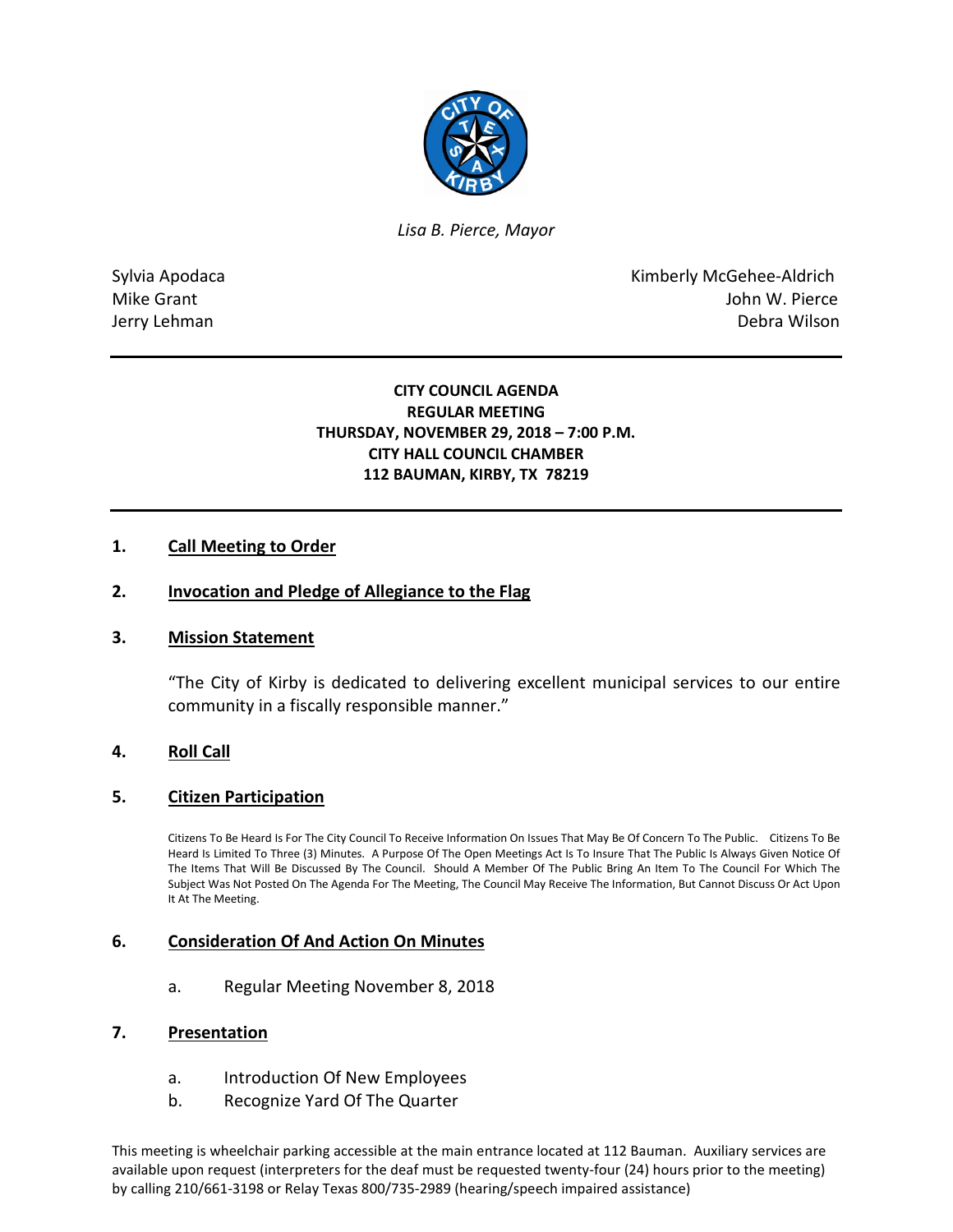# **8. Discussion And Possible Action**

- a. Discussion And Possible Action On An Agreement With Environmental Health Group For Health Inspections
- b. Discussion And Possible Action On 2019 City Of Kirby Holiday Schedule
- c. Discussion And Possible Action On Request From St. Joan Of Arc Church Regarding City Services For A Special Event
- d. Discussion And Possible Action On Wireless Small Cell Nodes Installations Roland Hinojosa, CPS Energy
- e. Discussion And Possible Action To Accept Sam Richardson's Resignation From Beautification And Recycle Committee, Building And Standards Commission, Planning And Zoning Commission, And Crime Control And Prevention District Board Effective November 6, 2018.
- f. Discussion And Possible Action On Appointing Member(s) To The Beautification And Recycle Committee
- g. Discussion And Possible Action On Appointing Member(s) To The Planning And Zoning Commission
- h. Discussion And Possible Action On Appointing Member(s) To The Parks And Recreation Committee
- i. Discussion And Possible Action On Appointing Member(s) To The Building And Standards Commission
- j. Update, Discussion And Possible Action On Binz Engleman Road Reconstruction Project
- k. Discussion And Possible Action On Ordinance No. O-2018-850 Repealing Existing Chapter 91 Of The Code Of Ordinances And Adopting A New Chapter 91 Entitled "Animals" To Set Out Provisions As To Animals, Including An Animal Shelter, Animal Control Officers, Licensing, Animal Bites And Animal Care, Spaying And Neutering, Rabies Control, Adoption Of Animals, Fees, Enforcement, And Related Matters, And Setting A Fine Not To Exceed The Amounts Set Out In Section 10.99 Of The Code Of Ordinances For Each Violation. This Is The First Reading.

# **9. Executive Session**

This meeting is wheelchair parking accessible at the main entrance located at 112 Bauman. Auxiliary services are available upon request (interpreters for the deaf must be requested twenty-four (24) hours prior to the meeting) by calling 210/661-3198 or Relay Texas 800/735-2989 (hearing/speech impaired assistance)